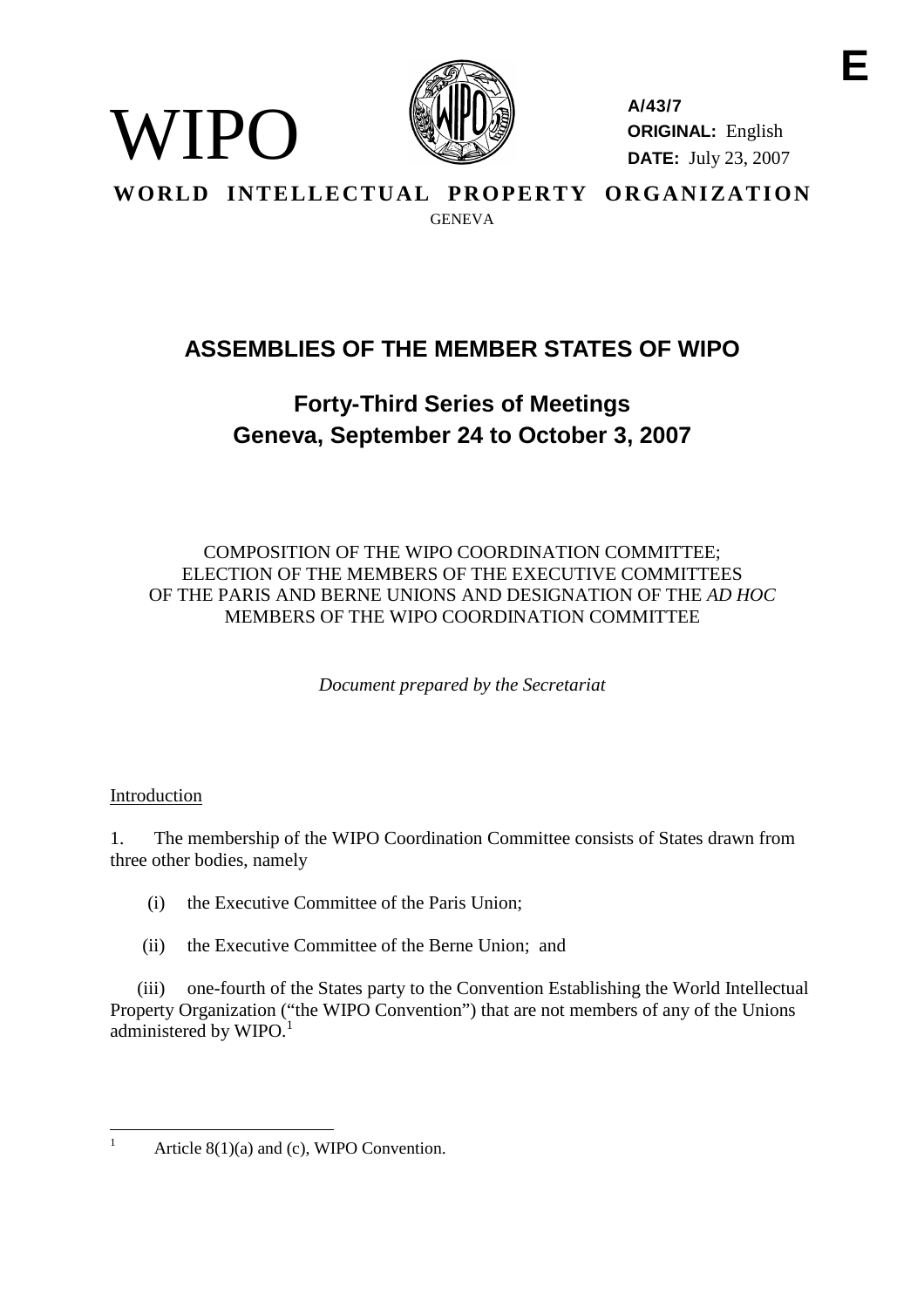#### A/43/7 page 2

#### In addition, Switzerland, as the host State, is an *ex officio* member of the Coordination Committee.<sup>2</sup>

2. The membership of the Coordination Committee is established once every two years, at the ordinary sessions of the Assemblies of the Member States ("the Assemblies"). The terms of office of the present members of the Executive Committee of the Paris Union, the Executive Committee of the Berne Union and the WIPO Coordination Committee expire at the close of the present (September 24 to October 3, 2007) ordinary sessions of the Assemblies. New members of each of those Committees must therefore be elected during the present sessions of the Assemblies. Those new members will serve until the close of the next ordinary sessions of the Assemblies, which will be held in September 2009.

3. The present document deals with the composition of the Committees that are to be elected and the decisions that the corresponding Assemblies and other bodies are invited to take in order to elect the new members of the Committees.

### I. Executive Committee of the Paris Union

4. Present Composition. The Executive Committee of the Paris Union comprises, at present, 41 members, consisting of 40 ordinary members,<sup>3</sup> and one *ex officio* member.<sup>4</sup> The names of the present members are underlined in List No. 1 in the Annex to this document.

5. Limits to Re-eligibility for Election. Members of the Executive Committee of the Paris Union may be re-elected, but only up to a maximum of two-thirds of the ordinary members plus the *ex officio* member.<sup>5</sup> There being 41 such members, the number of elected ordinary members eligible for re-election is 27.<sup>6</sup>

6. New Composition. The Executive Committee of the Paris Union to serve from the close of the present sessions of the Assemblies to the close of the next ordinary sessions of the Assemblies should have  $42<sup>7</sup>$  members, consisting of:

(i) 41 elected ordinary members, to be elected by the Assembly of the Paris Union; out of the present 40 elected members, 26 may and 14 may not be re-elected;

(ii) one *ex officio* member (Switzerland).

 $\frac{2}{3}$  Article 11(9)(a), WIPO Convention.

Elected by the Assembly of the Paris Union (see Article  $14(2)(a)$  of the Paris Convention and Rule 3(1) of the Rules of Procedure of the Assembly of the Paris Union (document AB/XXIV/INF/2)).

<sup>4</sup> The State on whose territory the Organization has its headquarters (Switzerland) is the *ex officio* member (see Article 14(2)(a) of the Paris Convention).

 $5$  See Article 14(5)(b) of the Paris Convention.

 $\frac{6}{7}$  41x2/3=27.33, which, by convention, is rounded to the nearest whole number.

<sup>7</sup> Forty-two represents one-fourth of the number of States members of the Assembly of the Paris Union, discounting any remainders after division by four (see Article 14(3) of the Paris Convention). There are 169 members of the Assembly, whose names are set out in List No. 1 in the Annex.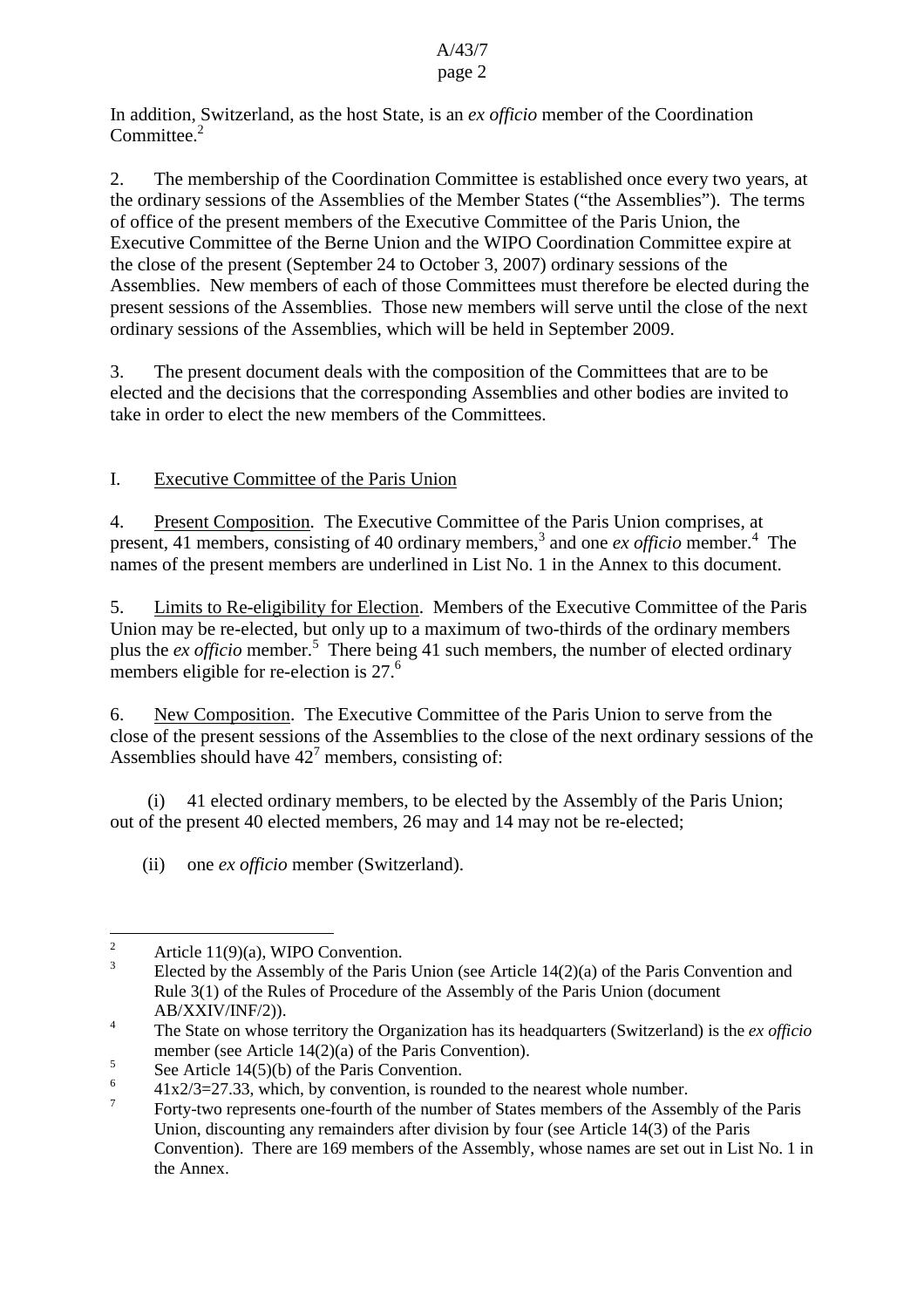A/43/7 page 3

> *7. Accordingly, the Assembly of the Paris Union is invited to elect, from among its members, 41 States to the Executive Committee of the Paris Union, in the capacity of ordinary members; these 41 States must not include more than 26 States which, at present, are ordinary members of that Committee.*

#### II. Executive Committee of the Berne Union

8. Present Composition. The Executive Committee of the Berne Union comprises, at present, 39 members, consisting of 38 ordinary members<sup>8</sup> and one *ex officio* member.<sup>9</sup> The names of the present members are underlined in List No. 2 in the Annex to this document.

9. Limits to Re-eligibility for Election. Members of the Executive Committee of the Berne Union may be re-elected, but only up to a maximum of two-thirds of the ordinary members plus the *ex officio* member.<sup>10</sup> There being 39 such members, the number of elected ordinary members eligible for re-election is  $26$ .<sup>11</sup>

10. New Composition. The Executive Committee of the Berne Union to serve from the close of the present sessions of the Assemblies to the close of the next ordinary sessions of the Assemblies should have  $40^{12}$  members, consisting of:

(i) 39 elected ordinary members, to be elected by the Assembly of the Berne Union; out of the present 38 elected members, 25 may and 13 may not be re-elected;

(ii) one *ex officio* member (Switzerland).

*11. Accordingly, the Assembly of the Berne Union is invited to elect, from among its members, 39 States to the Executive Committee of the Berne Union; these 39 States must not include more than 25 States which, at present, are members of that Committee.*

<sup>&</sup>lt;sup>8</sup> Elected by the Assembly of the Berne Union (see Article  $23(2)(a)$  of the Berne Convention and Rule 3(1) of the Rules of Procedure of the Assembly of the Berne Union (document AB/XXIV/INF/2)).

<sup>9</sup> The State on whose territory the Organization has its headquarters (Switzerland) is the *ex officio* member (see Article 23(2)(a) of the Berne Convention).

<sup>&</sup>lt;sup>10</sup> See Article 23(5)(b) of the Berne Convention.

 $\frac{11}{12}$  39x2/3=26.

<sup>12</sup> Forty represents one-fourth of the number of States members of the Assembly of the Berne Union, discounting any remainders after division by four (see Article 23(3) of the Berne Convention). There are 160 members of the Assembly, whose names are set out in List No. 2 in the Annex.